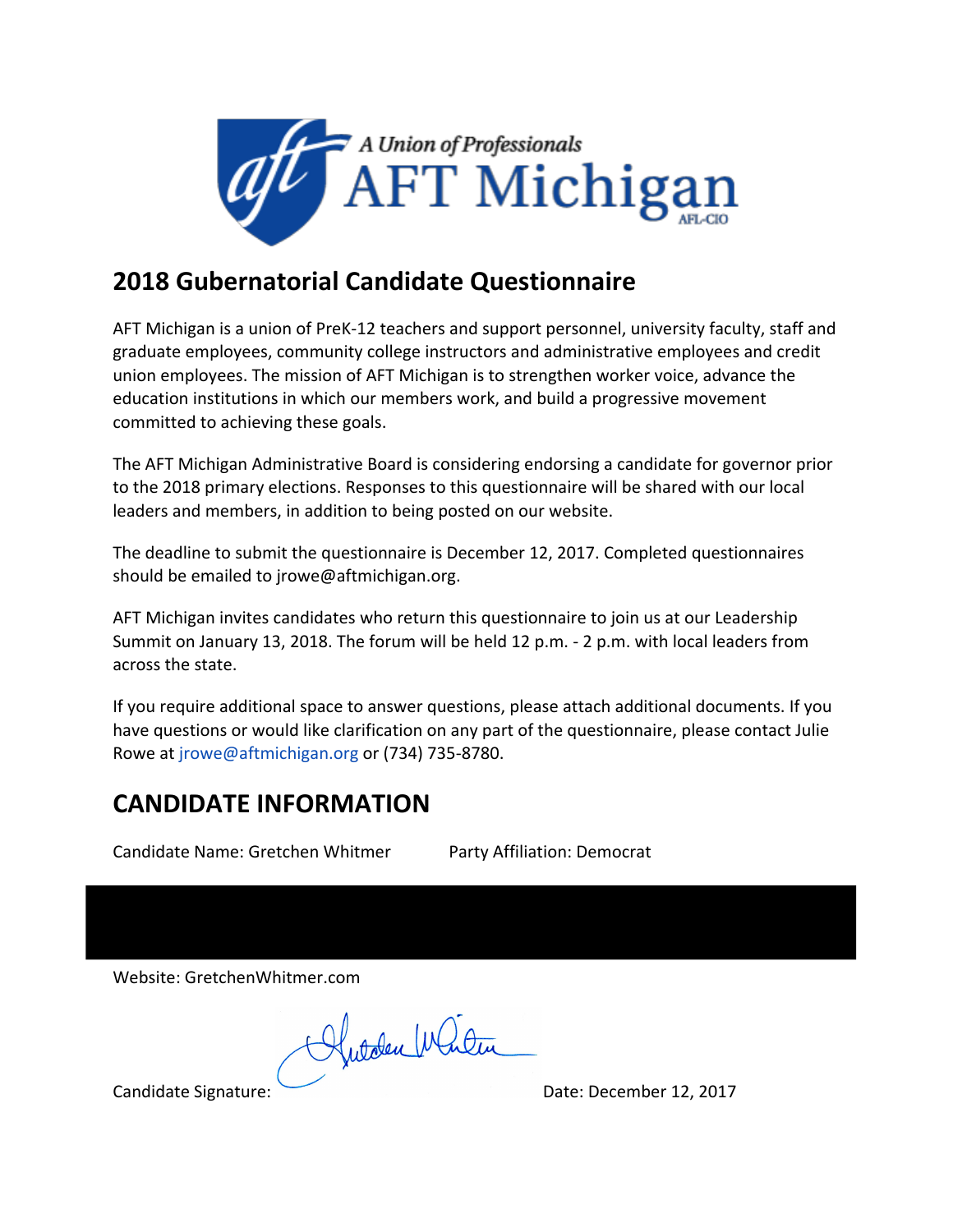### Please briefly describe your background (including whether you have ever held office, worked **in public education, or been a union member).**

I am a proud product of Michigan's public schools, from kindergarten through law school, and am the proud mom of two Michigan high school students. A former legislator and County Prosecutor, I've served as both a state Representative and Senate Democratic Leader, where I fought for our rights to collectively bargain and for our kids to get the education they deserve.

I've taught at two of our great public universities, Michigan State University and the University of Michigan, and am an inactive member of the Lecturers' Employee Organization at the University of Michigan.

### **PreK-12, COMMUNITY COLLEGE, AND UNIVERSITY EDUCATION**

| <b>YES</b> | $\mid$ NO $\mid$ Would you restore funding and increase investment in our public schools, |
|------------|-------------------------------------------------------------------------------------------|
|            | colleges and universities?                                                                |

#### How would you approach tax policy to provide increased investment in education?

Michigan will be facing budget shortfalls and tough economic times in the coming years. The next governor of the state must be forward thinking and shield our still fragile state economy from the storm that is coming. Taking a holistic approach to reviewing our state's revenue system will be imperative to ensuring a 0-14 public school system that is well-financed and supplying our workforce talent pipeline. My greatest goal as Governor would be to have top quality, well-funded, high performing public schools as the leading reason new residents flock to our peninsulas and clamoring to call Michigan 'home.'

For K-12, Prop. A is nearly a quarter of a century old. The school financing system it created has proven antiquated. Governor Snyder's massive education budget cuts that paid for a  $$1.8$ billion business tax cut and the state population declining after the Great Recession caused tight district budgets, many with deficits. In addition, since 2013 Gov. Snyder has signed at least 27 bills that cut the School Aid Fund (SAF) by hundreds of millions of dollars in annual revenue. These school district financial problems could have been avoided had schools had a watchdog ally with the state legislature and not the hostile state policymakers they did have, policymakers hell-bent on creating unfairly advantaged competition and the privatization of the education service market. We absolutely should consider all alterations and alternatives to the 1994 law to ensure sufficient funding for a modern school system.

Community colleges and universities have seen a seismic shift in how they are funded, with state funding being slashed over decades. This has resulted in higher tuition as costs increase. Higher tuition results in less accessibility. This must be reversed.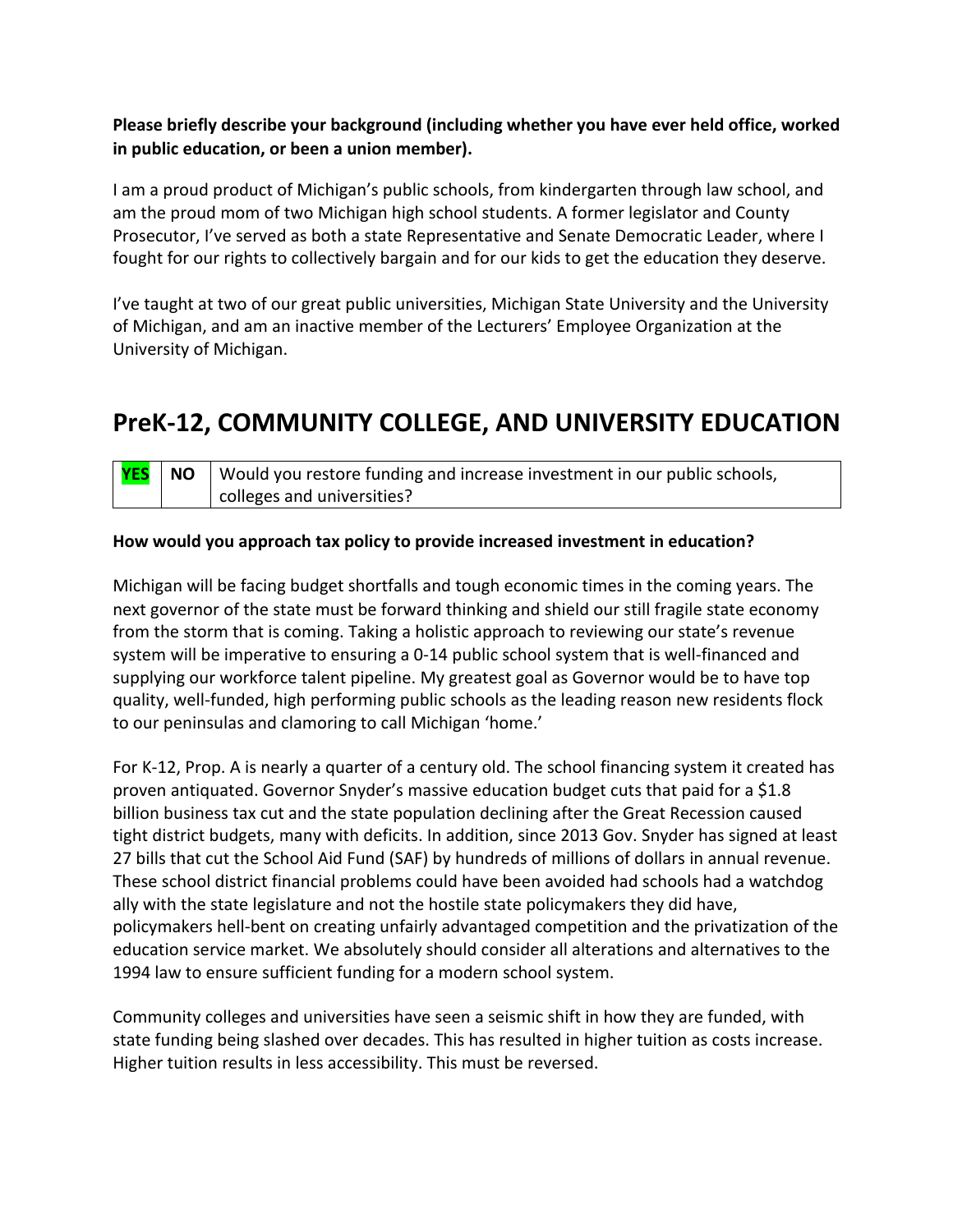To provide our students with the education they deserve we must change our state's tax policy. We must adopt real solutions that create fairness in the tax code to fund the things that will make Michigan the state people want to move to again. Any investment tax credit should be tied to creating good-paying jobs.

Also, alleviating some of the limitations on K-12 school financing, such as the restrictions on sinking funds, is one example of how state laws could ease constraints on district budgets until greater changes can be implemented.

#### How would you make education funding at all levels fair and equitable?

We can commit to fixing the broken and outdated school funding system we have now and assure that any new one is fair and equitable for all students, no matter what zip code or family they are born into.

Our school finance system needs to account for the fact that not all students have the same needs. We need to move toward equitable funding, which starts by acknowledging some students cost more to educate than others. Secondary pupils come with additional costs compared to their primary counterparts. Our school finance system needs to account for the fact that not all students have the same needs. We need to move toward equitable funding, which starts by acknowledging some students cost more to educate than others. Secondary pupils come with additional costs compared to their primary counterparts. Pupils in traditional brick and mortar buildings have greater per capita overhead costs than pupils enrolled in online schools. At-risk pupils require higher education expenses than their peers who are not at-risk. Illiterate at-risk pupils have higher expenses than literate at-risk pupils. The larger a school's percentage of at-risk, special education, English-language learner, and illiterate pupils is, the higher their costs are going to be.

Special education must be fully funded by the federal and state governments. Today in Michigan, districts take \$700 million from their general funds to subsidize special education.

Additionally, traditional public schools have always had greater costs than their charter counterparts due to required payments made to the Michigan Public School Employees' Retirement System. Although the 100% defined benefit MPSERS has been, foolishly, closed, traditional public schools will still be paying legacy costs created by incomprehensible state policy, including privatization which reduced the number contributing to the pension fund. The state must provide financial assistance to districts to pay these costs. Districts cannot avoid the retirement system by privatizing services and charters cannot avoid the retirement system by contracting with private companies.

As Governor, I would propose budgets that provide adequate pupil funding, recognize appropriate circumstantially required supplemental funding for certain students, and protect districts from unnecessary increases to their MPSERS legacy costs.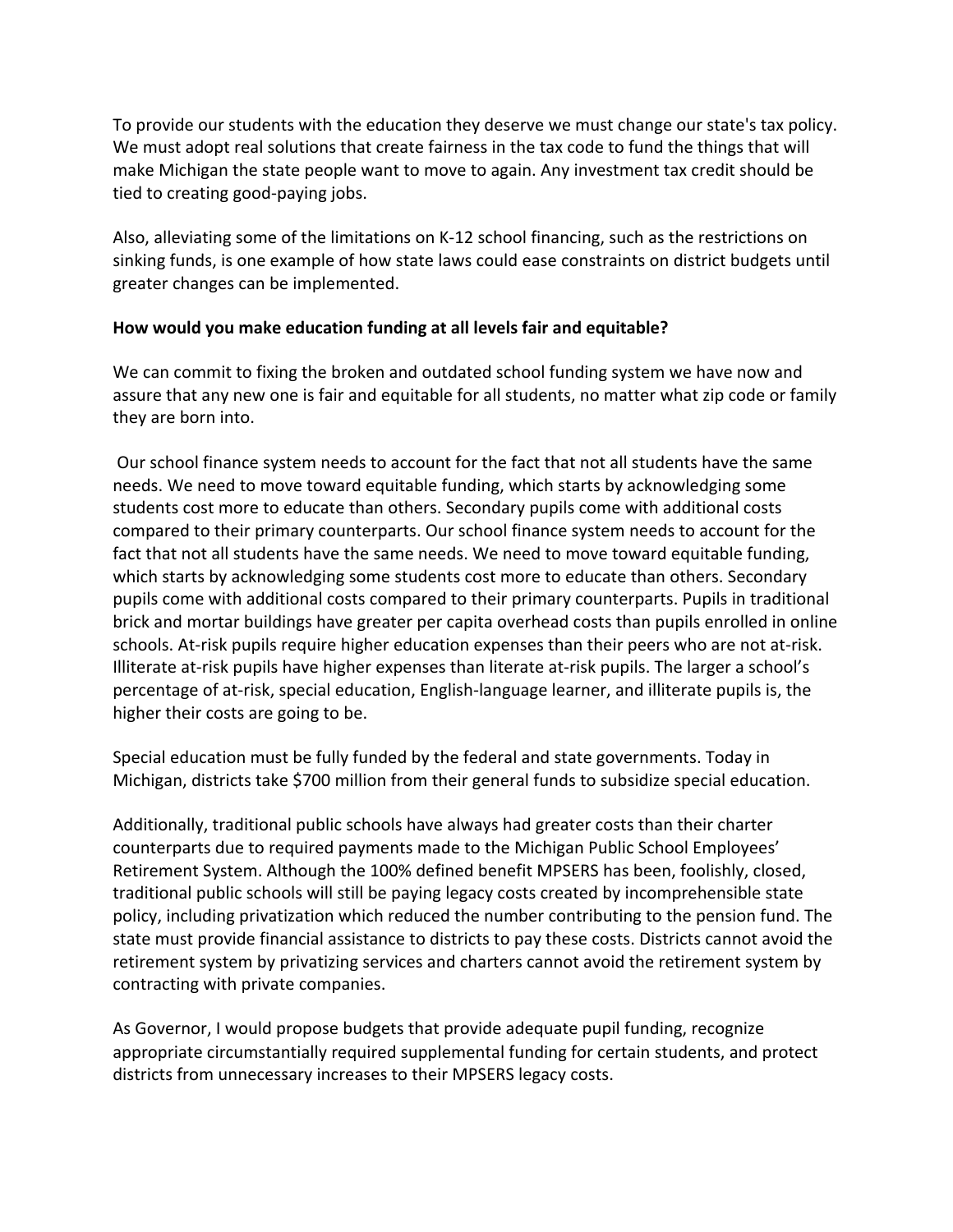Similarly, for community colleges and universities, state funding must consider the populations these institutions serve.

### How would you make our public education systems more holistic and cohesive, from early childhood to university?

Michigan needs a reimagined, more comprehensive, public education system. The 'K-12' scheme is outdated and will never get us to being a Top 10 state for education in the U.S. We advocate a '0-14' system, understanding that best practice mandates this.

The first 1,000 days of a child's life set the stage for his or her intellectual and social development and lifelong physical and mental health. Research concludes that the social rate of return for investment in high-quality early education is 13 percent. This investment is not only the right thing to do; it is the fiscally responsible thing to do. Michigan currently has the lowest eligibility requirement in the nation for the federally-funded childcare subsidy. Not only does this requirement deny families access to high-quality care, it foolishly leaves federal dollars on the table. High-quality childcare, as measured by the state's Great Start to Quality program, must be accessible and affordable in all of our communities.

Early identification of developmental delays can lead to early intervention. Early intervention is more likely to mitigate issues and, again, save the state money in the long run. We must establish a state revenue stream for Michigan's Early On program so that every child 0-3 years old can access the services and benefit from early intervention. The federal government currently partially funds this effort, but the State provides no support, leaving districts to carry the bulk of the load. Nearly 40 percent of Michigan's Early On participants do not require special education services during K-12, saving the state hundreds of thousands of dollars in special education programming. But two-thirds of Michigan's elementary aged special education pupils never receive Early On services because of inadequate and inconsistent funding for the program.

The benefits of learning before kindergarten are abundant and well documented. Michigan's publicly-funded commitment began in 1985 and led to what has become the Great Start Readiness Program (GSRP), a free to low income 4-year-olds state program. GSRP is just the first step in ensuring that all children 0-5 have access to high-quality learning opportunities As Governor I will work to create our state's first universal preschool program, opening GSRP to all four-year-olds in Michigan. We can get there in three years.

The next governor of Michigan must fight to provide every Michigander with the opportunity to obtain the skills or education they need to support themselves and families. While college isn't for everyone, education is. Having a skill that commands a good job is imperative for every working Michigander. I will work to provide every resident the opportunity and the means to obtain such a skill. This means supporting high-quality Career and Technical Education (CTE) programs that prepare students for employment.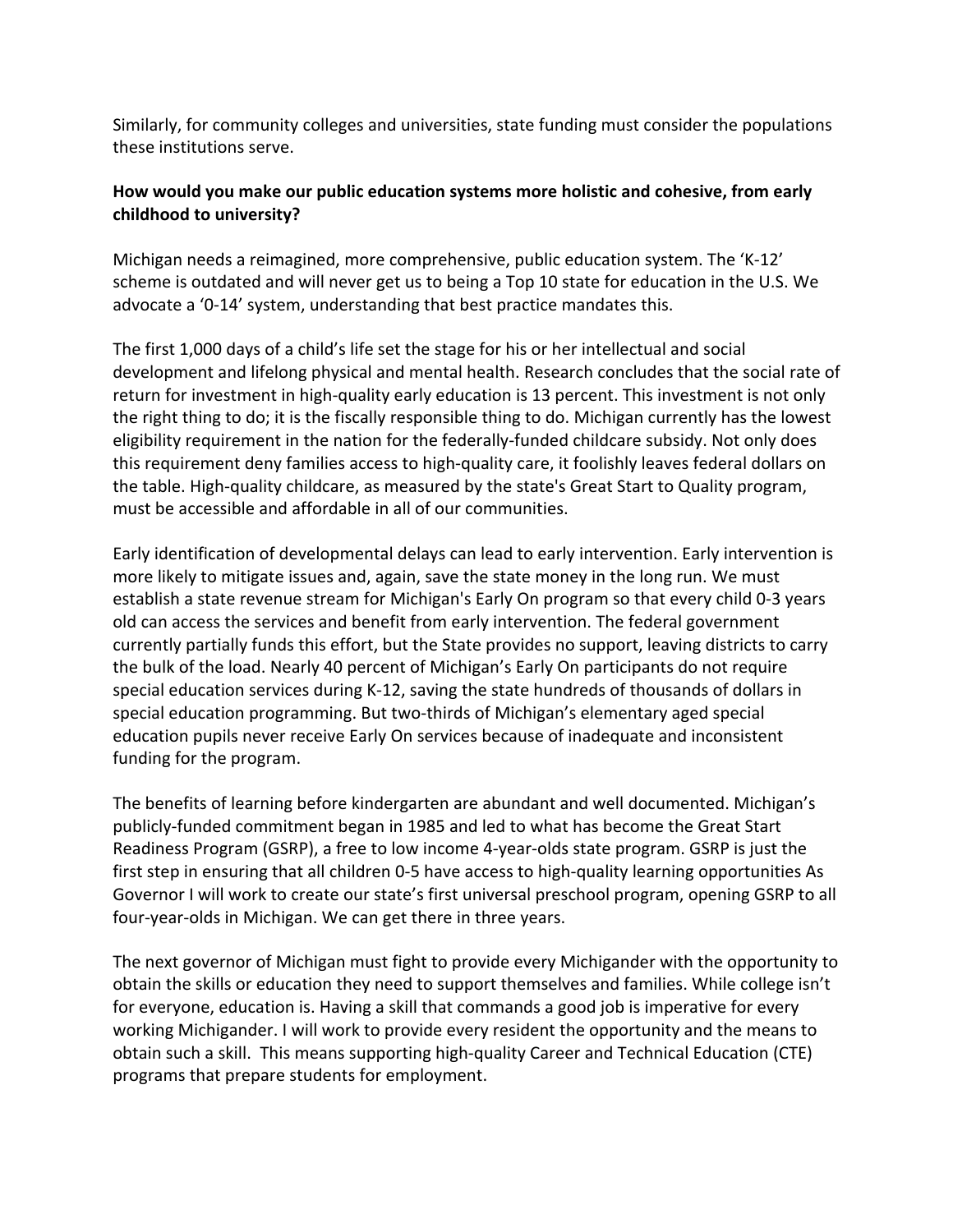The move to a 0-14 system is critical. Given limited resources, we must focus on our most vulnerable children and expand the system in a coherent way, carefully investing our tax dollars to yield the highest return.

### How would you protect students, faculty, and staff from discrimination and harassment **based on socioeconomic status, disability, gender, religion, national origin, race, immigration** status, sexual orientation, and gender expression?

I sponsored anti-bullying legislation in the Michigan Senate, and championed the policy as good for pupils as it was going through the legislative process. However, when Republicans made changes at the eleventh hour to punch holes in what would become Matt's Safe School Law, I was appalled. I warned my fellow legislators of how these obviously partisan exceptions they were creating would render the policy ineffective as to protecting students. Every student should have a right to a safe learning atmosphere, and the state's laws should be conducive to that end, not the obstruction that it currently is. I want every Michigan pupil to be excited to go to school, to be in a classroom, and to learn in a collaborative environment. I will be proud to work to close the loopholes in our state's anti-bullying laws.

Schools also need the resources necessary to have effective pupil protection and anti-bullying policies. My administration would work with districts to ensure schools are safe places for all pupils. I believe government budgets are a statement of our collective values, and I value diversity, understanding, and acceptance as strengths for Michigan. You will see my values reflected in the state budgets I would propose as Governor.

I have long advocated for expansion of the state's Elliot-Larsen Civil Rights Act to cover the LGBTQ community and would continue to fight for this change as Governor. Expanding our civil rights laws to LGBTQ individuals would allow the state's Department of Civil Rights to investigate discrimination claims against the protected class and enforce the law against employers who violate it. As Governor, I would appoint members to the Michigan Civil Rights Commission who value community and diversity, and a Department of Civil Rights Director who will enforce the Commission's rules and decisions.

# **PreK-12 EDUCATION**

| <b>YES</b> | <b>NO</b>  | Would you provide necessary funding to expand access to quality early childhood<br>education programs?                                                                                         |
|------------|------------|------------------------------------------------------------------------------------------------------------------------------------------------------------------------------------------------|
| <b>YES</b> | <b>NO</b>  | Would you support mandatory full-day kindergarten for all students in Michigan?                                                                                                                |
| <b>YES</b> | <b>NO</b>  | Would you actively oppose all private school voucher proposals and other plans<br>intended to divert taxpayer dollars from public schools to private schools?                                  |
| <b>YES</b> | <b>INO</b> | Would you support legislation that would provide funding for local school districts<br>to reduce their class size, particularly for schools serving high numbers of<br>disadvantaged students? |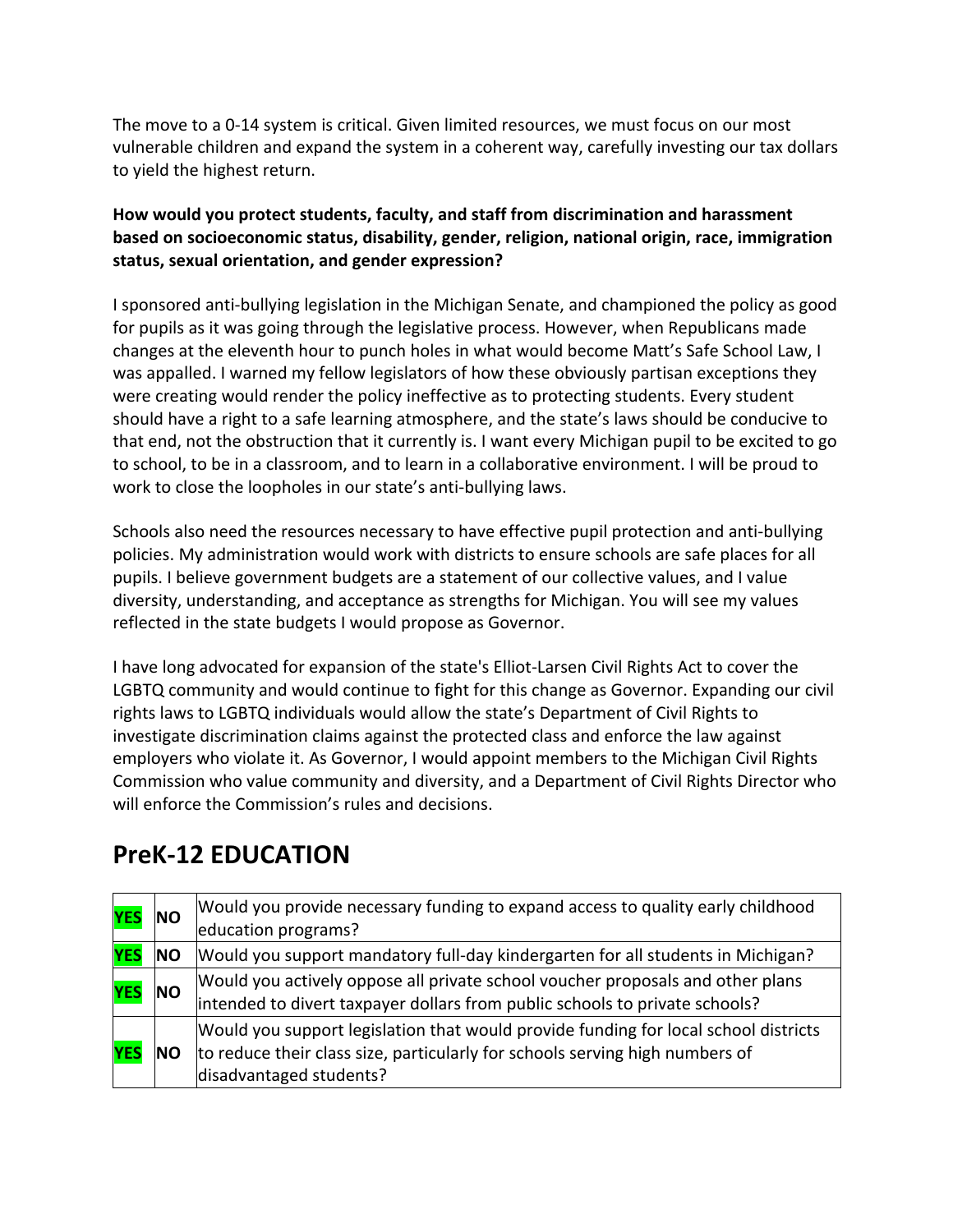| <b>YES</b> | <b>NO</b> | Would you support policies to reduce the amount of standardized testing required<br>for Michigan students?                                                           |
|------------|-----------|----------------------------------------------------------------------------------------------------------------------------------------------------------------------|
| <b>YES</b> | <b>NO</b> | Would you support policies to fully involve paraprofessionals in the development of<br>students' Individualized Education Plans?                                     |
| <b>YES</b> | <b>NO</b> | Would you restore the right of school support staff to bargain over privatization of<br>school services?                                                             |
| <b>YES</b> | ΙNΟ       | Would you support requiring full financial and academic transparency of the<br>education management organizations that run charter and cyber schools in<br>Michigan? |

#### What measures would you take to address the current educator shortage in Michigan?

If elected Governor, you will see me in schools thanking educators and school staff for the hard work they do. The public will see the Governor of Michigan commending educators, promoting the work they do, and highlighting the importance of their service.

The responsibility that educators have  $-$  educating the next generation of society  $-$  is arguably the most important job there is. In spite of this, the profession has not been held to the high level of respect it deserves by policymakers in Lansing. State government will undergo a fundamental change in this regard under my leadership from the executive office.

First, we must restore respect for the profession. This is a must if we ever expect more individuals to choose education as a career. This means ending attacks from Lansing on teachers and all school employees including respecting their voices by returning bargaining rights that were stripped away. This means no longer wasting taxpayer dollars on a lawsuit against educators and returning the 3% of their pay that unlawfully took \$550 million from teachers and school staff between 2010-2012.

We must also recruit and retain talented professionals. We should not weaken credentials or lower the expectations for those who wish to educate our children. Instead, we must ensure that there are quality education programs in colleges and quality professional development and mentoring programs for those already in and entering the field. This means reforming counterproductive educator evaluations. Currently, educator evaluations are either aimed at punishing teachers or seen as a bureaucratic hoop for districts. We need an evaluation system that focuses on promoting student learning through professional growth and development. Evaluations that have attached an educator's livelihood to standardized test score performance have narrowed curriculums and pushed educators towards a high stakes culture that often forces educators to focus more on testing than on learning.

Finally, we will recruit and retain educators when we show them that we value the work that they do. This means investing in their careers by increasing educator compensation.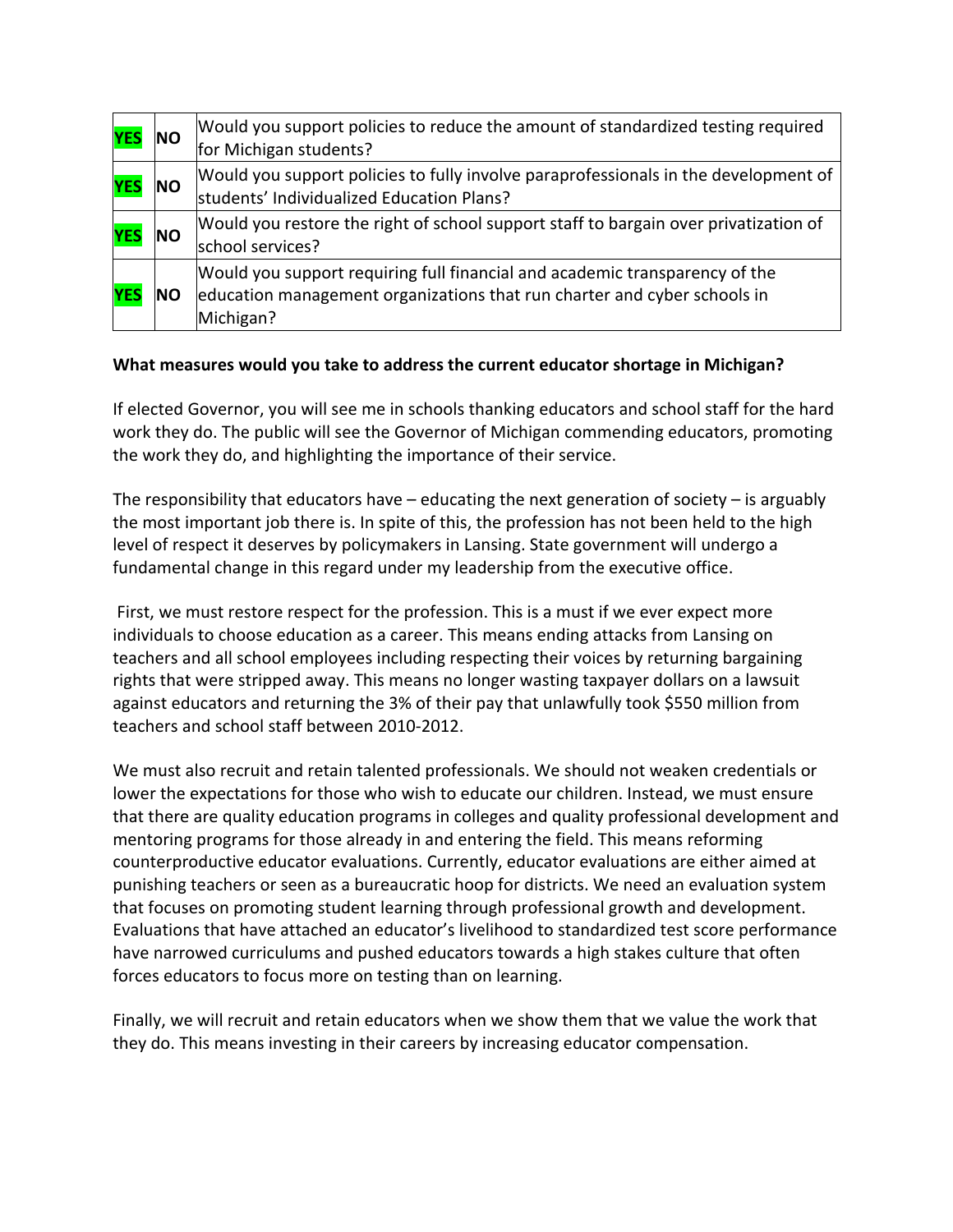### How would you address the achievement gaps between groups of students based on race and socioeconomic status?

Michigan has a long way to go in this regard. In fact, a recent study by the Annie E. Casey Foundation found that African American students in Michigan fare worse than in any other state. All students can learn, and we must hold all students to high expectations. We must hold districts accountable for educating all students. We also need to stabilize the public education systems in communities of color, where uncoordinated charter school expansion has led to underperformance across the board and negatively impacted the resources available to many students.

Poverty is the most severe obstacle to student achievement. It impacts urban and rural communities. Counterbalancing poverty requires that our most needy students receive adequate resources and support services. Funding should be provided for schools serving atrisk populations to have wrap-around services to remove obstacles to children reaching their academic potential.

The reality is that to provide these services some students in some areas have a higher cost to educate than others. An at-risk student needs more resources than other students. A school with a high percentage of at-risk students will experience a higher expense per pupil than a school with a low percentage of at-risk students. Our school finance system has proven itself ineffective in this regard. I would work to address achievement gaps by taking on funding gaps by working towards solutions to fund Michigan schools so that we can refocus resources in a more equitable way.

## **COMMUNITY COLLEGE AND UNIVERSITY EDUCATION**

| <b>YES</b> | <b>NO</b> | Would you support returning to a university funding model with the state  |
|------------|-----------|---------------------------------------------------------------------------|
|            |           | providing the majority of university funding, allowing tuition to be very |
|            |           | affordable?                                                               |
| <b>YES</b> | <b>NO</b> | Would you appoint people who support workers, and our freedom to join     |
|            |           | together in unions, to college and university boards?                     |
| <b>YES</b> | <b>NO</b> | Would you protect academic freedom from partisan attacks?                 |
| <b>YES</b> | <b>NO</b> | Would you support repealing the prohibition on allowing graduate student  |
|            |           | research assistants to unionize?                                          |

#### What would you do to make public college and university education affordable?

When I was the Senate Democratic Leader, I introduced the Michigan 20/20 plan that would have offered every Michigan high school student a debt-free education at one of our public colleges or universities, and I paid for it by closing business tax loopholes. As Governor, I would provide every Michigander with the opportunity at any point in their life to obtain the skills or education they need to get a good-paying job by making college tuition free for two years.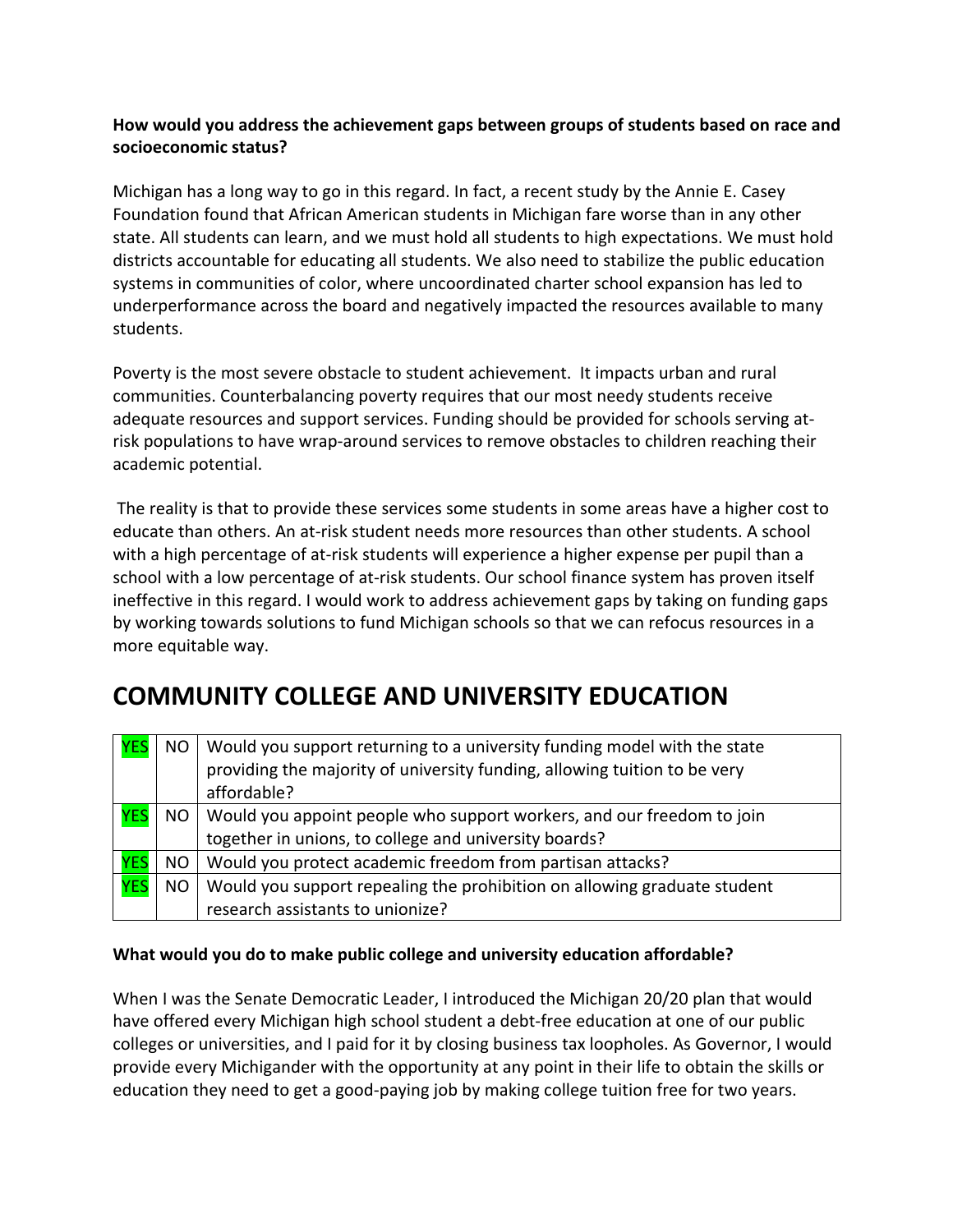Having a skill that commands a good job is imperative for every working Michigander, and will help our state address the talent pipeline shortage that we are already facing.

I would like to see every Michigan high school student graduate with a plan. Students who have a plan for what they are going to do after high school are more likely to succeed.

### How would you address the discrepancies in compensation and job security between tenuretrack and non-tenure track faculty at colleges and universities?

Colleges and Universities depend on non-tenure track faculty to provide excellent education at extremely low cost. Funding must be provided so that non-tenure track faculty receives prorated pay as compared to tenured faculty. How a higher education institution compensates its adjuncts, and all employees, should be a factor in determining state funding support.

#### How would you reverse the erosion of tenure-track faculty positions?

While non-tenure track faculty are excellent educators, tenure-track faculty are the foundation of higher education. The erosion of tenure-track faculty puts the stability of the profession at risk. The quality of the institution can be affected when our colleges and universities do not make the kinds of commitments to educators that ensure academic development and recognition of scholarly performance.

### How would you address the expansion of online education in higher education?

Technological developments in online education have increased access for students, but while strictly online education works well for some students, it does not meet the same needs as an educator in the classroom. What's more, traditional universities and colleges play an irreplaceable role in developing curricula and driving innovation. It's fair to say that while technology can enhance the teaching and learning experience, research demonstrates that nothing beats a high-quality teacher or professor in front of students in a classroom. To the extent that institutions of higher education eliminates classroom experiences in favor of onlineonly classes, then the state funding those institutions receive should account for the reduced costs of online-only learning, as well.

## LABOR RIGHTS

|            |           | NO   Would you champion efforts to repeal existing "right-to-work" laws?        |
|------------|-----------|---------------------------------------------------------------------------------|
| <b>YES</b> | <b>NO</b> | Would you champion legislation to restore collective bargaining rights stripped |
|            |           | from the Public Employment Relations Act, including returning the ability to    |
|            |           | negotiate teacher evaluation procedures and PreK-12 payroll dues deduction?     |
| <b>YES</b> | <b>NO</b> | Would you publicly affirm the importance of unions and urge employers not to    |
|            |           | interfere when workers are deciding whether to form or join a union?            |